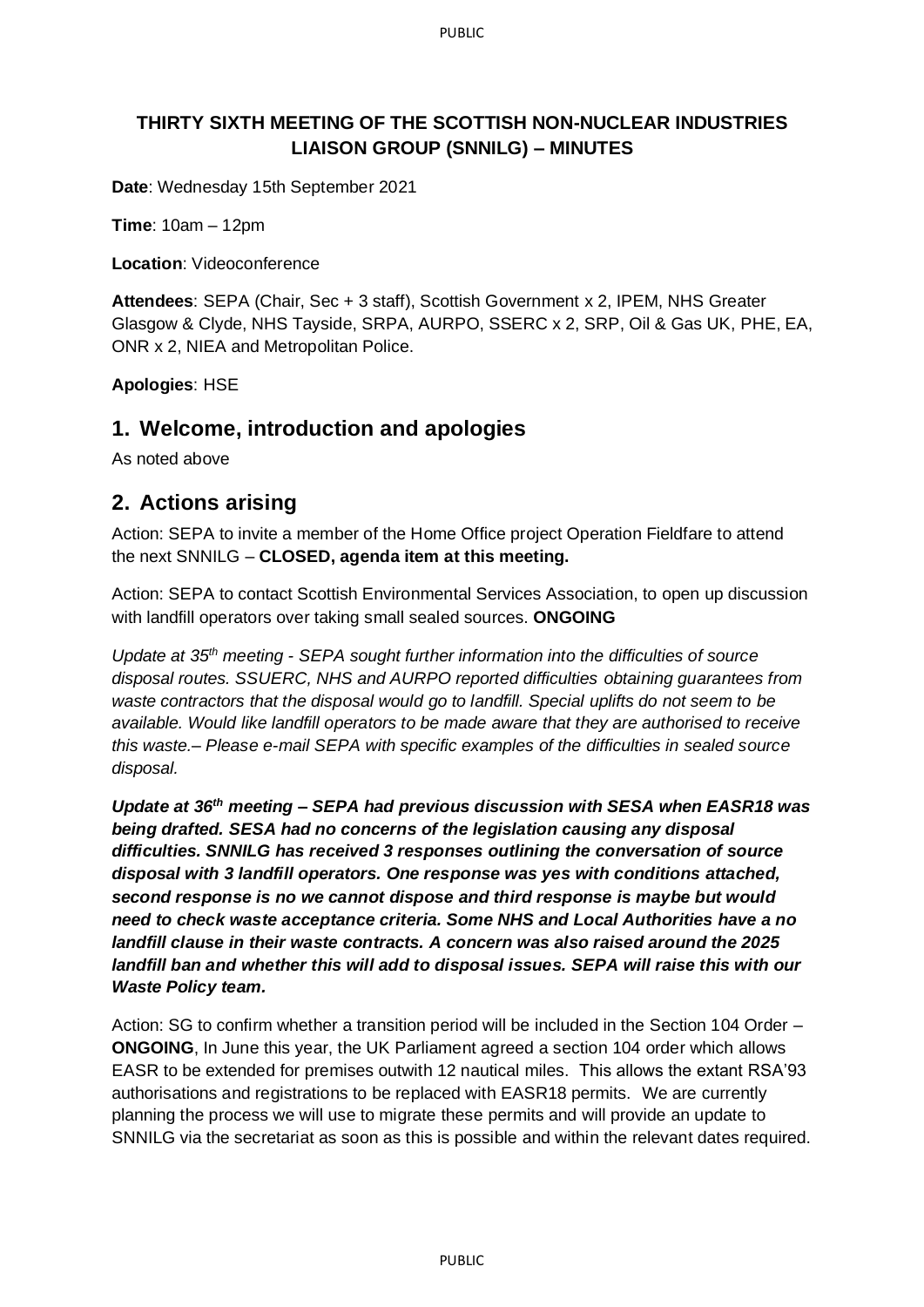# **3. SEPA regulatory update**

### Cyber attack recovery

At the last meeting we reported that SEPA had been the subject of a serious and complex cyber-attack which significantly impacted our contact centre, internal systems, processes and communications. Our recovery from the attack continues and we continue to work towards achieving our priorities of

- Protecting Scotland's environment
- Providing priority services to individual and businesses across Scotland.

As we build back our level of service continues to increase. The service status is regularly updated on our website.

For radioactive substances we were quickly able to restart the determination of applications for both EASR authorisations and RSA certificates. Since the last meeting we have also reinstated our on-line process for notifications. The usual RS enquiries and RS notifications mailboxes have also been reinstated and we are able to accept information sent to these addresses. Handling official sensitive material remains a challenge and the requirement for EASR applications and TFS notifications for sealed sources to be sent via a secure email remains. Whilst the internal process for handling applications is more complicated it has not significantly impacted determination times. Things are progressing and we hope to address the official sensitive issues in the near future. We also expect that 2021/22 invoices will be sent out in the coming weeks.

There is further information can be found on our website in the Application form and the Application Information Note section: [Application forms | Scottish Environment Protection](https://www.sepa.org.uk/regulations/authorisations-and-permits/application-forms/#RSA)  [Agency \(SEPA\)](https://www.sepa.org.uk/regulations/authorisations-and-permits/application-forms/#RSA)

### Standard Conditions Revision

SEPA undertook a public consultation last autumn regarding our proposed revision of Standard Condition C.4.1 with a view to removing sub-section (a), which required that any overseas transfer had to be done in accordance with an authorisation under the Transfrontier Shipment of Radioactive Waste and Spent Fuels 2008. There were no objections to the proposed revision. Progress has been delayed due to the cyber-attack, but we have now published the consultation response document on Citizen Space and informed all authorised persons that the revision will come into effect in December 2021. A new version (version 2.0) of the Standard Conditions and its associated guidance document will be placed on SEPA's website shortly.

In addition, we took the opportunity to revise the information requirements in Schedule 3 of the Standard Conditions relating to Condition F.1.2.c, which sets out the information to be provided to SEPA if you have a source which is normally kept outwith Scotland and you wish to bring it into Scotland. We have removed the third point relating to description of the sources to be brought. We identified this as needing changed in 2019 and have waited for this opportunity as we deem this change to be administrative in nature. Because we deem this change to be administrative, the revision came into force the day after it was published on our website.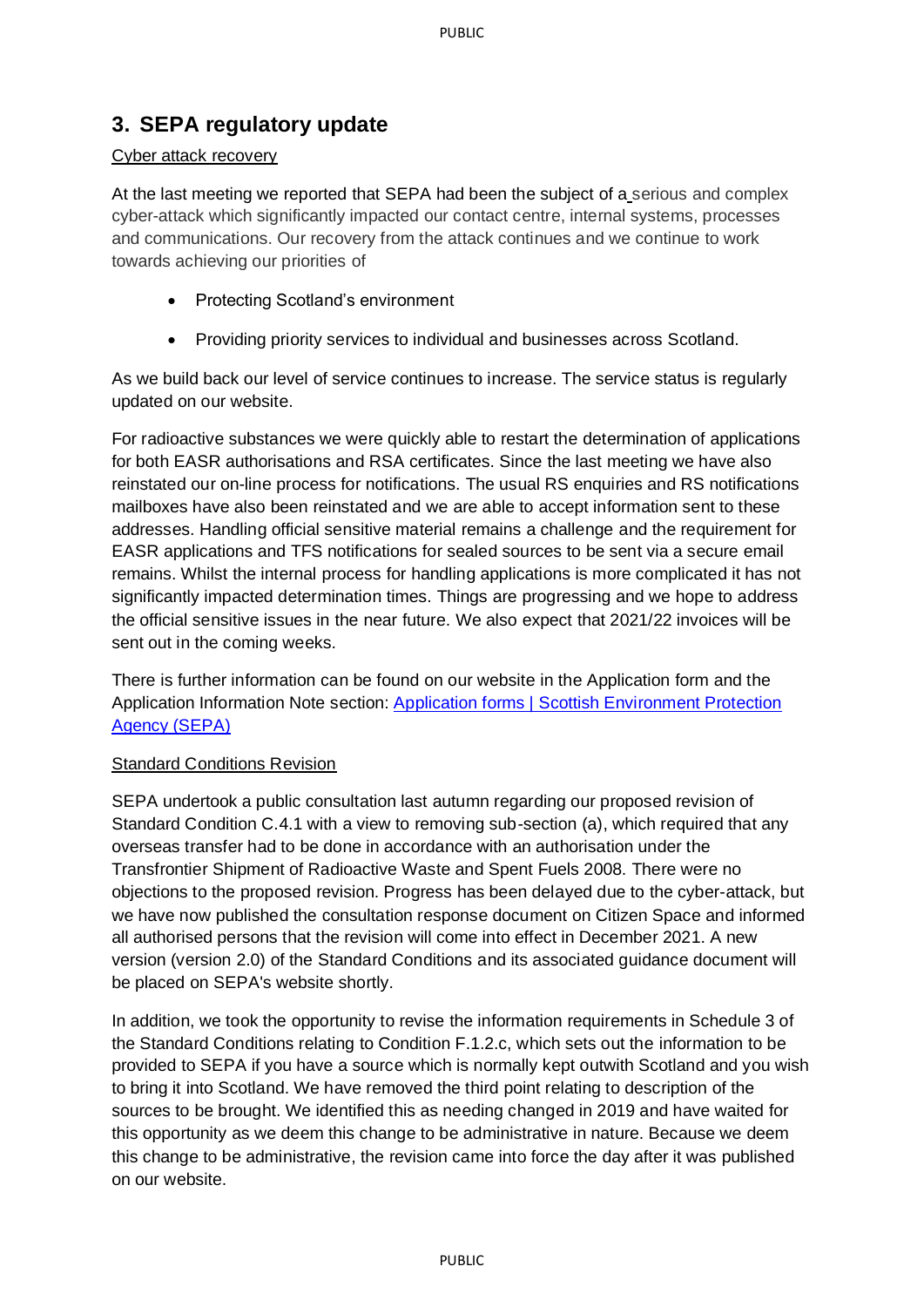### EASR Notifications

Notifications for source holdings expire after 3 years, this means that operators who made Notification when the EASR Regulations came into force in September 2018 are now due to submit a new Notification for their source holdings as their existing Notification will have or is due to expire.

Notifications can be made online and to do this go to the SEPA website:

From the Applications page, go to the Online Applications section and click on the managed and orphan source radioactive substances

or direct to [https://www.sepa.org.uk/regulations/authorisations-and-permits/application](https://www.sepa.org.uk/regulations/authorisations-and-permits/application-forms/radioactive-substance-notifications/)[forms/radioactive-substance-notifications/](https://www.sepa.org.uk/regulations/authorisations-and-permits/application-forms/radioactive-substance-notifications/)

Using the online form, you can notify us of new:

- sealed sources in IAEA category 5 that exceed 200 kBq;
- tritium sources that exceed 20 GBq;
- electrodeposited sources

### Data Returns & authorisation information requirements

The restriction on submitting data returns for this year (those due by 28 February 2021) has lifted so these can be sent to RS Notifications, for those who haven't already done so. We would prefer for these submissions to be made using the data return forms on our website [\(https://www.sepa.org.uk/environment/environmental-data/submit-data/\)](https://www.sepa.org.uk/environment/environmental-data/submit-data/). If you have a HASS or non-HASS permit you need to complete & submit the sealed source form for your non-HASS sources (even if it's a nil return), and for those with non-nuclear permits/registrations the waste data return form should be completed and submitted. Data return submissions are not required for cat 5 Notifications. You also don't need to complete and submit forms for any activity that you are not authorised for (e.g. don't submit a nil return sealed source form if you are not authorised for sealed sources).

All annual data returns are due by 28th February each year and should be emailed to RS Notifications mailbox [\(RSnotifications@sepa.org.uk\)](mailto:RSnotifications@sepa.org.uk). Additionally, other permit/registration requirements to notify SEPA should also be emailed to RS Notifications unless an alternative route is specified in the authorisation.

For source movements, we now only require to be notified of the destination and duration and not description of the source(s).

### Fees

In the last quarter of 2020, we consulted with all operators regarding our proposed revision of some application fees and the subsistence fees. The revision was required as our fees need to reflect the costs incurred resourcing the RS Unit. The application fee for non-HASS permits was increased, we introduced a fee for EASR Transfer applications and we have introduced new fees for subsistence. Subsistence differs significantly to that under RSA93 as there is now a set fee per authorisation tier: Registrations are £1275 and Permits are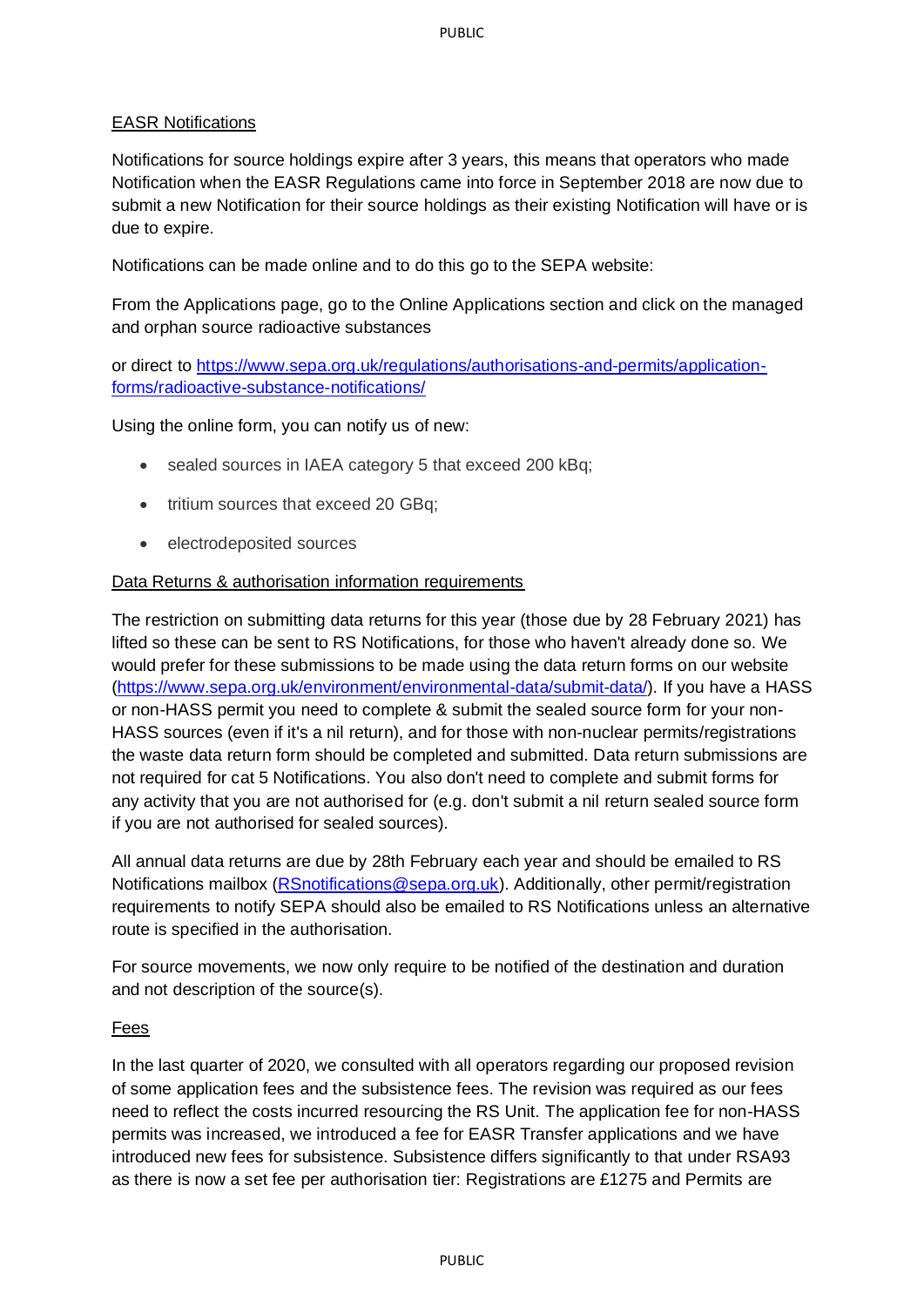£1530. The changes were authorised by Scottish Government and as of 1<sup>st</sup> April 2021, these new fees are applied and invoicing for subsistence fees will commence this month.

Application fees can now be paid by credit/debit card using the online system, as well as BACS:

### [Scottish Environment Protection Agency : Web Payments \(sepa.org.uk\)](https://webpayments.sepa.org.uk/)

Proof of payment is still required with the application whichever payment method is used.

### **Inspections**

SEPA's inspection programme has restarted with both face to face and remote inspections. Initially the focus was on HASS sites but we are now starting to look at other source holders and permit holders. There has been a range of how companies have fared over the last 12- 18 months some have been very quiet whilst others have been very busy. On the plus side it appears that in the main source checks, accountancy and maintenance has continued and adaptations have been made to continue with staff training and RPA visits often using remote approach. Most sites inspected have been assessed as compliant however there are a couple of points that it is worth bringing to your attention:

Sites not having access to their EASR permits. A hard copy was sent to registered office and an electronic copy sent to the site. There have been various reasons for the site copy being inaccessible, sometimes due to staff changes or difficulties access the EGRESS switch platform. Personnel on a site must have access to and be familiar with their permits so that they know what conditions they need to comply with. If the electronic copy is unavailable, then a copy of the permit sent to the registered office should be obtained. SEPA currently can't resend electronic copies.

RPS's need to become familiar with the new EASR conditions. Whilst most of the conditions require similar behaviours and procedures there are a few subtle differences. For example the requirement to submit sealed source annual returns.

Some sites noted a backlog with monitor calibrations/leak tests/training etc, mainly due to people being on furlough and backlogs with RPA visits/at calibration places.

# **4. SEPA Policy Update**

### Radioactive Substances & Nuclear Decommissioning Policy Review

There have been pre-consultation discussions between UK and Scottish Government, Nuclear Decommissioning Authority, Health Protection Agency and the regulators which are still ongoing. SEPA is not aware of the current schedule for public consultation.

### Amendment of the conditions allowing receipt of radioactive waste and contaminated items

SEPA is still considering next steps following our consultation last year on receipt of radioactive waste from overseas. The cyber-attack has limited our progress but we aim to be in a position to implement the proposals shortly.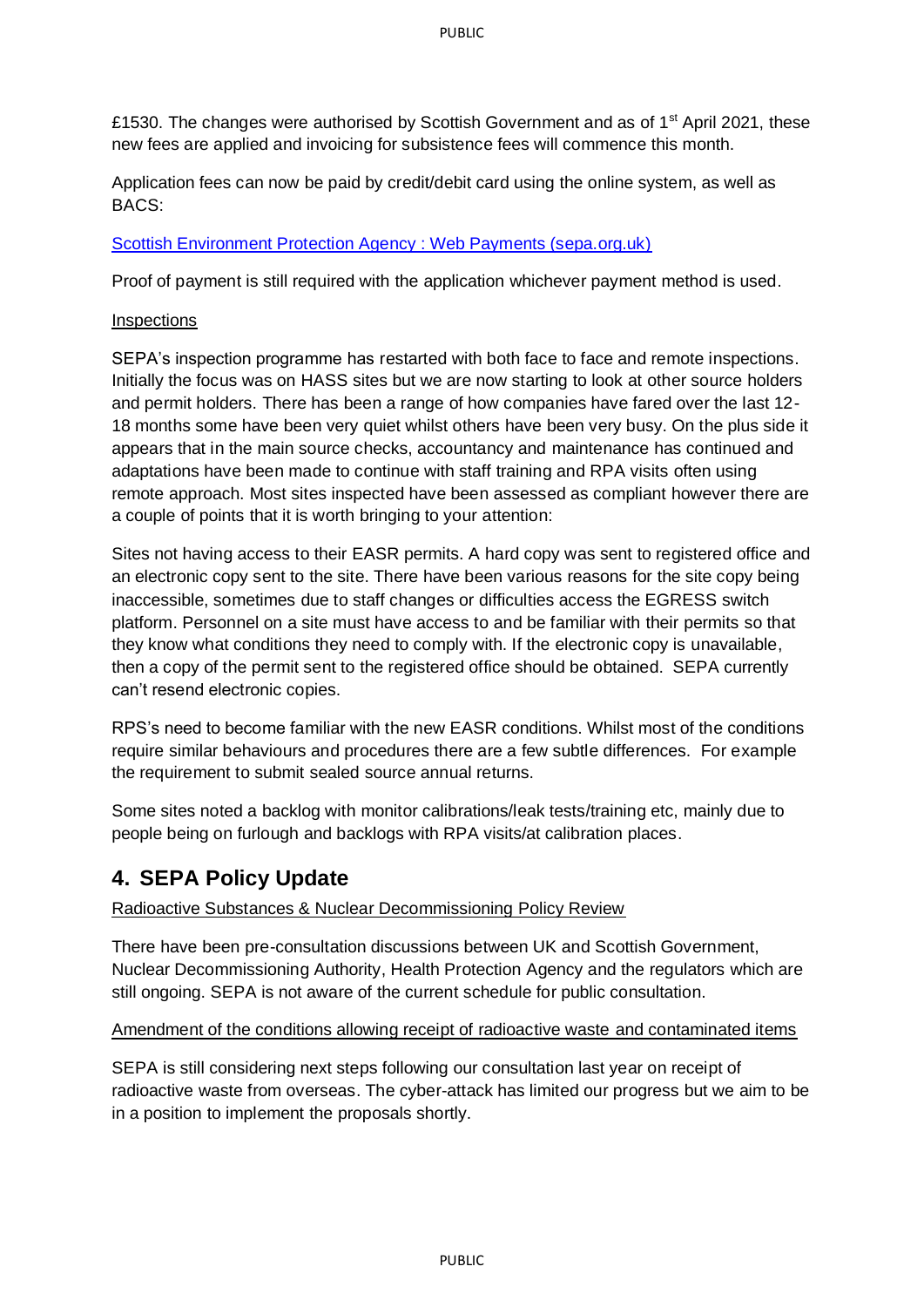# **5. Update on Security Requirements for Radiological Sources guidance**

The Metropolitan Police gave an overview of the changes to the guidance following the recent update. Please contact your CTSA or RedBook live for advice on the changes and how to meet the new standards.

# **6. Scottish Government update**

Scottish Government Radioactive Waste and Nuclear Decommissioning Policy Team

Following on from the Scottish Parliamentary election in May this year there is a new Ministerial Team with portfolio responsibility for the teams work.

- Michael Matheson MSP is the Cabinet Secretary for Net Zero, Energy and Transport
- Mairi McAllan MSP is the Minister for Environment and Land Reform

We have had several changes to our senior management. Kevin Quinlan has taken over as our Director and Aiden Grisewood has taken over as deputy director.

Our team leader Pat McAuley has accepted a new role elsewhere in Scottish Government. His replacement, Dan Couldridge, took up his position on the 26<sup>th</sup> of May.

Tony McFadden, who was a Nuclear Graduate Intern who had been assisting the team, left at the end of March 2021 when his 6 month secondment ended.

### BEIS led Policy Review (Command Paper 2919)

BEIS have continued work with the devolved administrations and stakeholders on the development of the policy review on managing radioactive substances and nuclear decommissioning. The Scottish Government has provided comments and input to the development of the documents and process. The timing of the publication of the consultation was moved back to account for elections in Scotland and Wales and is now likely to be some time after the parliamentary summer recesses.

The Scottish Government will continue to feed into this work and provide further updates to this group as this develops.

### Designation Directions for Decommissioning Hunterston B and Torness nuclear sites

We have recently been engaging with BEIS and NDA in relation to Designation Directions, made jointly by UK and Scottish Ministers under the Energy Act 2004, regarding future decommissioning work at the Hunterston B and Torness nuclear sites. The Directions provide the basis for the NDA to undertake preparatory work before taking ownership of the Hunterston B and Torness sites, for decommissioning including giving the NDA with the necessary powers to be able to advise the UK and Scottish Governments regarding the future decommissioning of those sites.

Scottish Ministers agreed the Directions and these were laid at both the UK and Scottish Parliaments on 23 June.

### Scottish Higher Activity Waste (HAW) Policy Review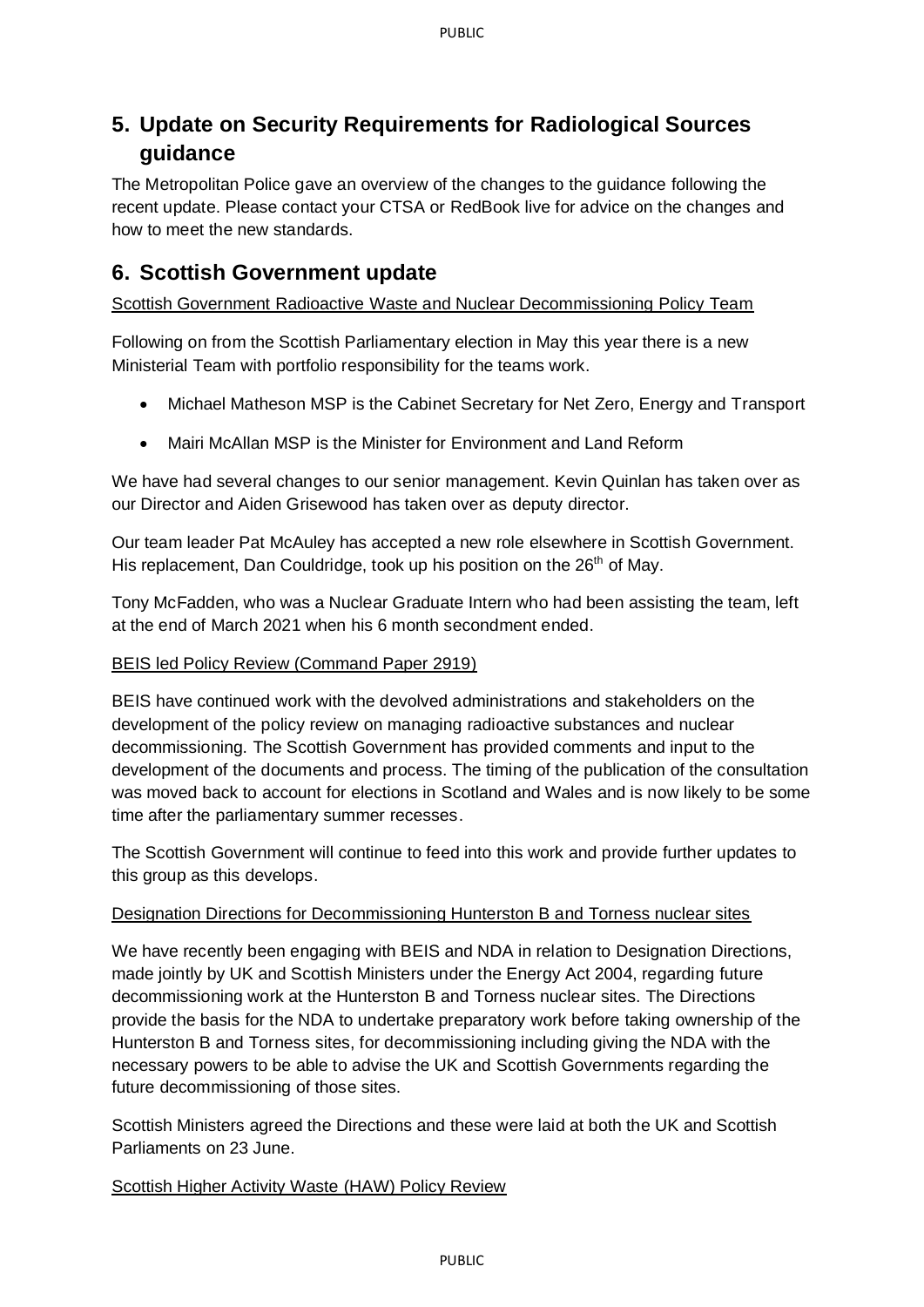We are currently taking stock of the initial work undertaken by the team on the early stages of the HAW policy review and will look to move this forward in due course.

### Section 104 Order for Offshore Area

The Order was laid in the UK Parliament on 8 June 2021. The debates in the House of Parliament and House of Lords for this order were initially scheduled for October but were brought forward and took place in both houses on 21<sup>st</sup> July 2021. Some questions were raised in both houses but the Order passed with no opposition.

### ONR - 7<sup>th</sup> Joint Convention report

Engagement also continues on the work being led by ONR on the  $7<sup>th</sup>$  Joint Convention report (to the International Atomic Energy Authority on the Safety of Spent Fuel Management and on the Safety of Radioactive Waste Management) with the policy team ensuring that Scottish polices and priorities are captured as required. The next meeting has been moved to June 2022, due to Covid-19. We will provide a further updates after this meeting.

# **7. Updates from Regulators**

**ONR Safeguards** – please see attached presentation

**ONR Transport** – please see attached presentation

### **Environment Agency**

EA are doing blended inspections (a mixture of remote and face to face) going forward.

The [Covid regulatory position statements](https://eur01.safelinks.protection.outlook.com/?url=https%3A%2F%2Fwww.gov.uk%2Fgovernment%2Fcollections%2Fcovid-19-regulatory-position-statements%23radioactive-substances-regulation&data=04%7C01%7CLindsey.Adams%40sepa.org.uk%7Ccce5f18be2f04583911408d97c17e2ad%7C5cf26d65cf464c72ba827577d9c2d7ab%7C0%7C0%7C637677264302653452%7CUnknown%7CTWFpbGZsb3d8eyJWIjoiMC4wLjAwMDAiLCJQIjoiV2luMzIiLCJBTiI6Ik1haWwiLCJXVCI6Mn0%3D%7C1000&sdata=%2ByQYg2H3v17aJ2gX1k0FqEMIs%2B0TcN7mmj3ZrvD1kMg%3D&reserved=0) are extended until Dec 2021, mainly because of hospitals catching up with work that was postponed because of COVID-19.

The MOU with MOD is being replaced by "general arrangements" with the Environment Agency which are currently being finalised. We are reviewing the approvals that we issue to MoD instead of permits. These will be reissued and will be more closely aligned with our permits, and will reflect the current activity that is carried out at the sites.

EA have been developing a revised RSR Objective and set of RSR Principles. These will replace the RSR Objective and RSR Fundamental Principles that were originally published in our 2009 document Regulatory Guidance Series RSR1: Radioactive Substances Regulation: Environmental Principles. This is part of a programme of review and reform of our external facing guidance intended to reduce duplication and meet modern digital publishing standards. The RSR principles will include a principle on security of radioactive substances for the first time. The new objective and principles should be published in the next few weeks.

The Regulatory Horizon Council (RHC) has published its fusion report which recommends that the Environment Agency and HSE should continue to regulate fusion including UKAEA - STEP (UK Atomic Energy Authority - Spherical Tokamak for Energy Production) reactor anticipated to be constructed in the 2030s. [Regulatory Horizons Council report on fusion](https://eur01.safelinks.protection.outlook.com/?url=https%3A%2F%2Fwww.gov.uk%2Fgovernment%2Fpublications%2Fregulatory-horizons-council-report-on-fusion-energy-regulation&data=04%7C01%7CLindsey.Adams%40sepa.org.uk%7Ccce5f18be2f04583911408d97c17e2ad%7C5cf26d65cf464c72ba827577d9c2d7ab%7C0%7C0%7C637677264302663405%7CUnknown%7CTWFpbGZsb3d8eyJWIjoiMC4wLjAwMDAiLCJQIjoiV2luMzIiLCJBTiI6Ik1haWwiLCJXVCI6Mn0%3D%7C1000&sdata=G9G0o%2Bu583%2FqiC%2Ff7feZoJnYsuB4Cw9dWb9JvQ8wEDk%3D&reserved=0)  [energy](https://eur01.safelinks.protection.outlook.com/?url=https%3A%2F%2Fwww.gov.uk%2Fgovernment%2Fpublications%2Fregulatory-horizons-council-report-on-fusion-energy-regulation&data=04%7C01%7CLindsey.Adams%40sepa.org.uk%7Ccce5f18be2f04583911408d97c17e2ad%7C5cf26d65cf464c72ba827577d9c2d7ab%7C0%7C0%7C637677264302663405%7CUnknown%7CTWFpbGZsb3d8eyJWIjoiMC4wLjAwMDAiLCJQIjoiV2luMzIiLCJBTiI6Ik1haWwiLCJXVCI6Mn0%3D%7C1000&sdata=G9G0o%2Bu583%2FqiC%2Ff7feZoJnYsuB4Cw9dWb9JvQ8wEDk%3D&reserved=0)

Implementation of the Transboundary Contamination Direction, which replaces Article 37, is ongoing.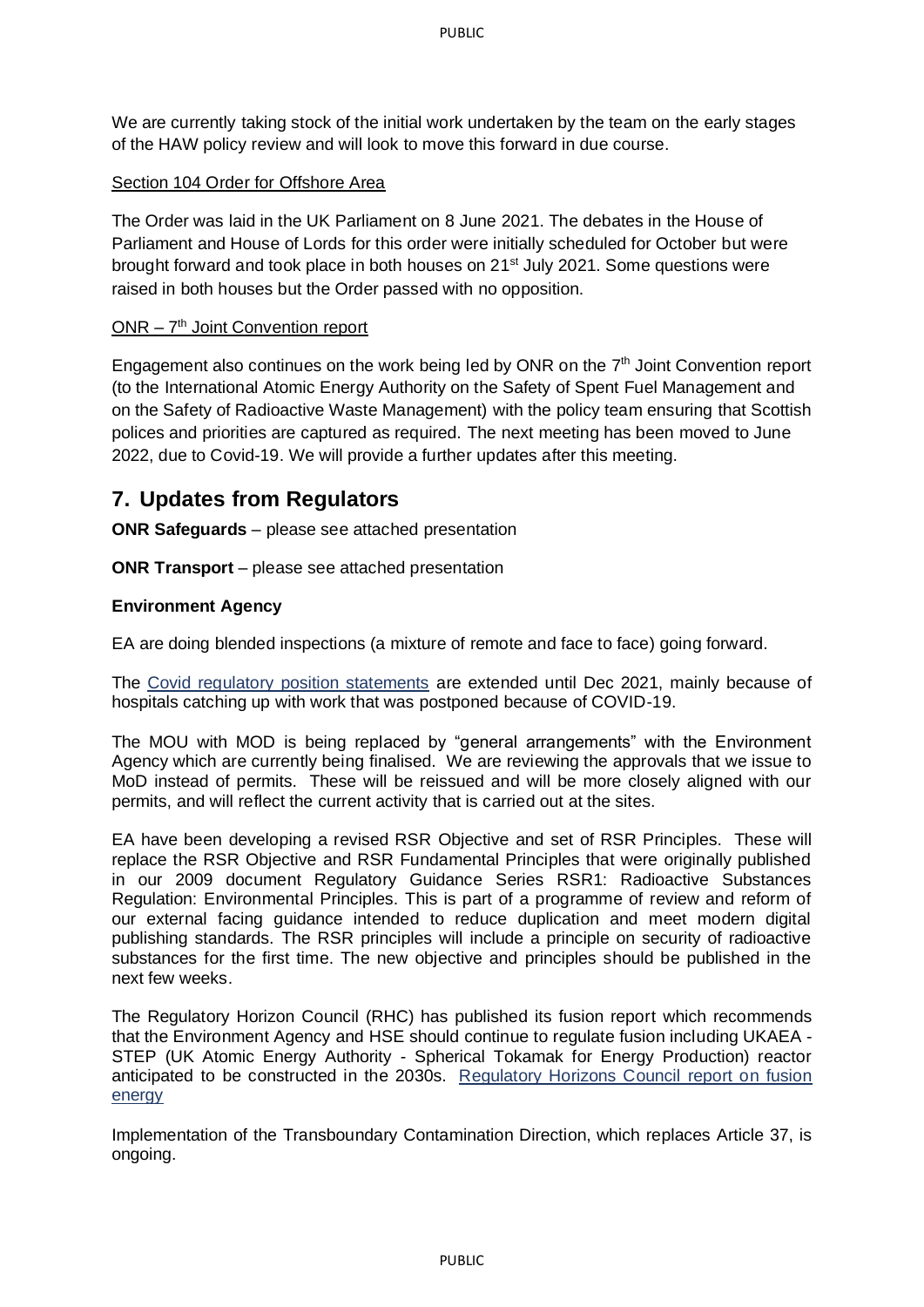**NIEA** – home working continues to be the norm and plans for hybrid working (mix of home and office) are being trialled. Continue to process RSA applications as normal. Inspections are at a reduced rate with some remote inspections. The two covid / Brexit RPSs have expired.

### **HSE Overview (post meeting update)**

HSE Staffing – Will run another recruitment campaign for a new radiation Specialist Inspector in the coming months.

Inspection work: Radiation specialists: new consents, industrial radiography, NHS Trusts (nuc med and mobile CT), university lasers. IRRIs: freight forwarders and vets (so far freight forwarders have been found to have a poor level of IRR17 compliance).

HSE radiation inspections will continue to review Covid-19 arrangements of dutyholders even though restrictions have eased. Dutyholders still expected to have Covid-19 risk assessment in place and up to date with latest Government guidance.

HSE response to the findings of the IAEA IRRS Mission to UK in October 2019 ongoing. Developing new consent authorisation system – due to come in to force Oct 2022. From then all new consents will be reviewed and inspected before the work can begin. The backlog of historical consents will need to adopt new system but may not need to have this in place for Oct 2022 and their work can continue. HSE have set up an external working group - SRP, IPEM, AURPO, BINDT, Nuclear Forum to liaise about the new system.

Radiation Protection Adviser (virtual) workshop took place on 13 May 2021. Successful event with up to 160 delegates online. The workshop provided RPAs with feedback on inspection findings, guidance on IRR17 standards and expectations and an update on current regulatory positions regarding classification of nuclear medicine staff. Will look to organise other further RPA workshops in future.

Revised HSE statement on Radiation Protection Advisers came into effect on 1 September 2021. See HSE website for details.

HSE gave a presentation at recent AURPO virtual annual conference – slides available to members and upon request.

### **8. AOCB**

The Home Office are leading a cross-government programme of work seeking to reduce the risks posed by High Activity Sealed Sources, specifically caesium-137 sealed sources used in irradiators; such as those used to irradiate blood by the NHS blood transfusion services, and those used to irradiate cells in biological research.

We aim to do this by facilitating the disposal and replacement of these caesium irradiators with alternative technologies where viable.

BEIS is responsible for implementing the disposal solution being developed by the Nuclear Decommissioning Authority and its subsidiaries, and for investigating suitable regulatory options to prevent new caesium irradiators from being obtained and used.

In December 2020 funding 'in principle' was secured for the next phase of work which will include undertaking enabling works for the bespoke disposal solution; developing an implementation plan; continuing research into alternative technologies; increasing